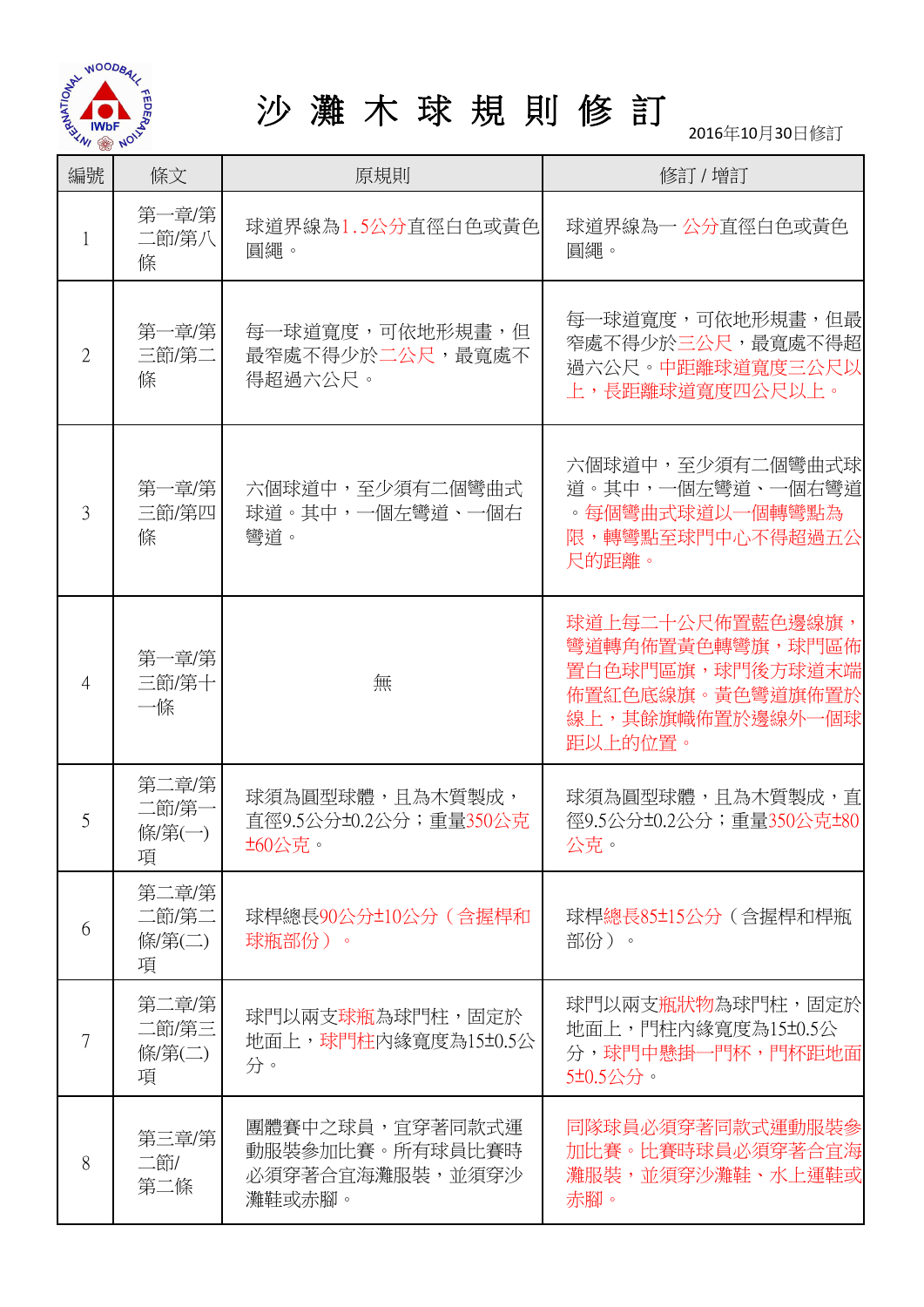

# 沙 灘 木 球 規 則 修 訂

2016年10月30日修訂

| 編號 | 條文                             | 原規則                                                                                        | 修訂 / 增訂                                                                                                         |
|----|--------------------------------|--------------------------------------------------------------------------------------------|-----------------------------------------------------------------------------------------------------------------|
| 9  | 第五章/第<br>三節/第二<br>條/第(一)<br>項  | 比賽時,比賽球穿過球門金屬棒,<br>並位於球杯後方、球體不得接觸球<br>杯,即為完成一球道比賽。如比賽<br>球通過球門金屬棒後仍與球杯有接<br>觸,須以原過門方向繼續打擊。 | 比賽時,比賽球穿過球門金屬棒,並<br>位於門杯後方、球體不得接觸門杯,<br>即為完成一球道比賽。如比賽球未能<br>過門成功且與門杯仍有接觸,該球員<br>直接加記一桿並視為完成比賽,以維<br>護球門於比賽時的穩固。 |
| 10 | 第五章/第<br>三節/第二<br>條/第(十<br>三)項 | 球員身體任何一部份或球具不得觸<br>及自己或他人的比賽球。                                                             | 球員身體任何一部份或球具不得觸及<br>自己或他人的比賽球及球門。                                                                               |
| 11 | 第七章/第<br>一條                    | 每次擊球時,宜以雙腳站立雙手握<br>球桿置於球體後方的靜態下開始揮<br>桿打擊。不可在行走中擊球,違者<br>罰加計一桿,並從新球位擊下一桿                   | 每次擊球時,以球桿置於球體後方的<br>靜熊下開始揮桿打擊。不可在行走中<br>擊球,違者罰加計一桿,並從新球位<br>擊下一桿。                                               |
| 12 | 第八章/第1<br>七條                   | 比賽進行中,球員如違反運動員精<br>神,警告並要求違者改善,同時罰<br>計一桿。再犯時,則取消比賽資格<br>$\circ$                           | 比賽進行中,球員、教練或該相關人<br>員如違反運動員精神,警告並要求違<br>者改善,同時罰計一桿。再犯時,則<br>取消比賽資格。                                             |
| 13 | 第八章/第<br>八條                    | 比賽球員身體任何一部份或其所持<br>球具碰觸自己或他人所打之比賽球<br>時,罰計一桿,而球之停止點為新<br>球位。                               | 比賽球員身體任何一部份或其所持球<br>具碰觸自己或他人所打之比賽球和球<br>門時,罰計一桿,而球之停止點為新<br>球位。                                                 |
| 14 | 第八章/第 <br>十二條                  | 無                                                                                          | 球員擊球後未能將被挖陷處鋪平或踩<br>平時,違者警告,再犯時罰加計一<br>桿,並要求違者改善。                                                               |
| 15 | 第九章/第<br>四條                    | 無                                                                                          | 球員攻門時,球桿碰觸球門者,罰加<br>計一桿。如球過門成功,視同完成該<br>球道比賽。                                                                   |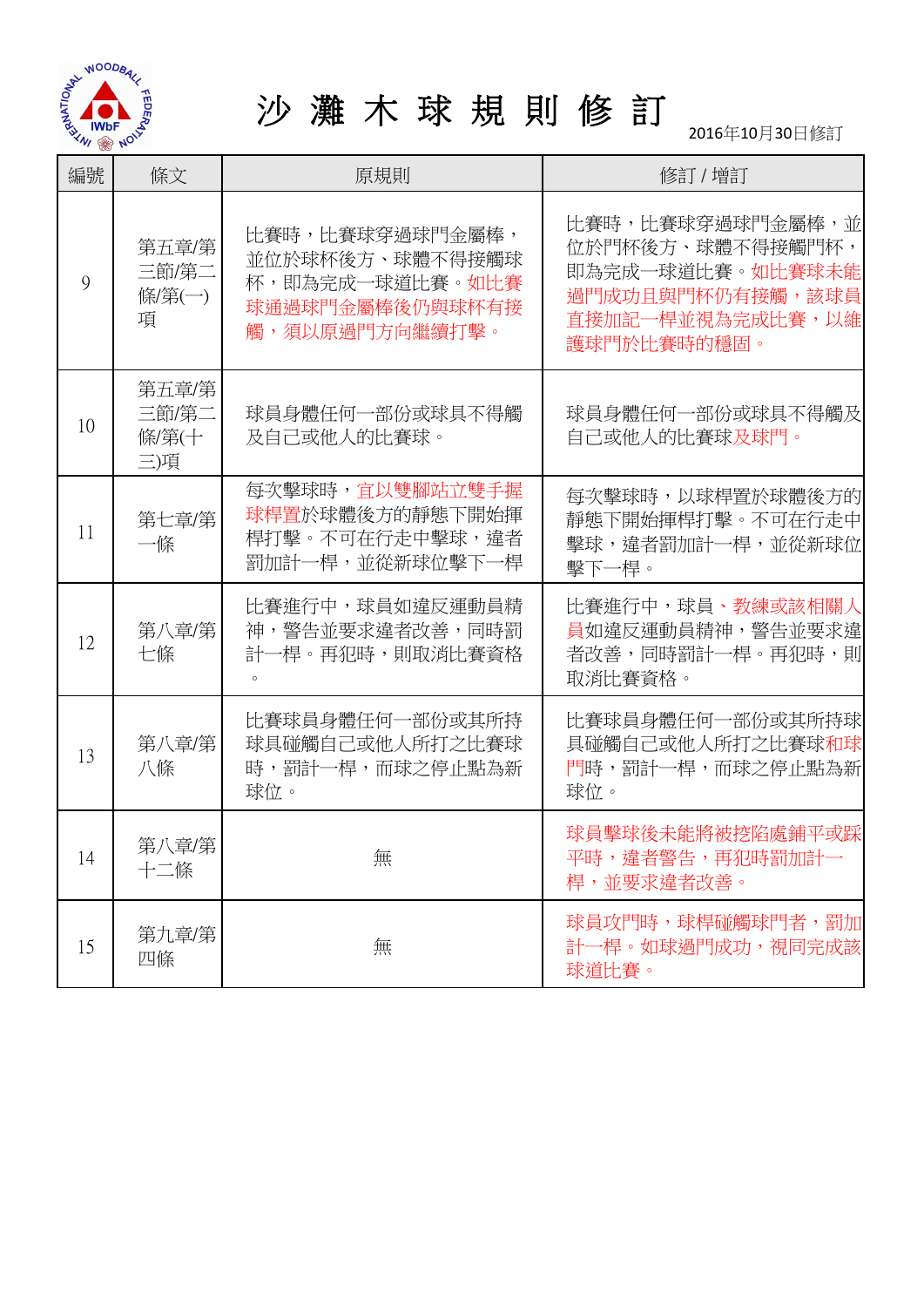

### **Amended & Appended Rules of Beach Woodball**

Revised on 30 October 2016

| No.            | Article        | Original                                                                                                                                                                                                               | Amended / Appended                                                                                                                                                                                                                                                                                                                                                                                                                                                 |
|----------------|----------------|------------------------------------------------------------------------------------------------------------------------------------------------------------------------------------------------------------------------|--------------------------------------------------------------------------------------------------------------------------------------------------------------------------------------------------------------------------------------------------------------------------------------------------------------------------------------------------------------------------------------------------------------------------------------------------------------------|
|                | Ch1. Art2. 8   | The round string used for the fairway<br>boundary line shall be 1.5 cm diameter<br>thick in white or yellow.                                                                                                           | The round string used for the fairway<br>boundary line shall be 1 cm diameter<br>thick in white or yellow.                                                                                                                                                                                                                                                                                                                                                         |
| $\overline{2}$ | Ch1. Art3. 2   | The width of each fairway should be<br>designed in accordance with its natural<br>features, but the narrowest width<br>should not be less than 2 meters, and<br>the widest width should not be more<br>than 10 meters. | The width of each fairway should be<br>designed in accordance with its natural<br>features, but the narrowest width should<br>not be less than 3 meters, and the widest<br>width should not be more than 10<br>meters. The width of the middle<br>distance fairway should be more than 3<br>meters and the width of long distance<br>fairway should be more than 4 meters.                                                                                         |
| 3              | Ch1. Art3. 4   | Of the six fairways, at least two are<br>curving fairways; one to be left-curving<br>fairways and the other to be right-<br>curving fairways.                                                                          | Of the six fairways, at least two are<br>curving fairways; one to be left-curving<br>fairway and the other to be right-<br>curving fairway. There should be only<br>one turning point in each curving<br>fairway, the distance between turning<br>point and the central of the gate should<br>not be over 5 meters.                                                                                                                                                |
| 4              | Ch1. Art3. 11  | None                                                                                                                                                                                                                   | The blue borderline flags should be<br>placed both sides of fairway every 20<br>meters; the yellow turning flags are<br>placed at turning points; the white gate<br>area flags need to be placed in the gate<br>area, and the red endline flags<br>are placed behind the gate in the end of<br>the fairway. Yellow turning flags<br>should be on the boundary line,<br>and other flags should be outside of the<br>boundary line at least a distance of a<br>ball. |
| 5              | Ch2.Art2.1.(1) | The ball should be a round-shaped<br>sphere made of wood, $9.5 \pm 0.2$ cm in<br>diameter and $350\pm 60$ g in weight.                                                                                                 | The ball should be a round-shaped<br>sphere made of wood, 9.5±0.2cm in<br>diameter and $350\pm80$ g in weight.                                                                                                                                                                                                                                                                                                                                                     |
| 6              | Ch2.Art2.2.2)  | The mallet (consisting of a handle and<br>a bottle shaped head) is $90 \pm 10$ cm in<br>length.                                                                                                                        | The mallet (consisting of a handle and a<br>bottle shaped head) is $85 \pm 15$ cm in<br>length.                                                                                                                                                                                                                                                                                                                                                                    |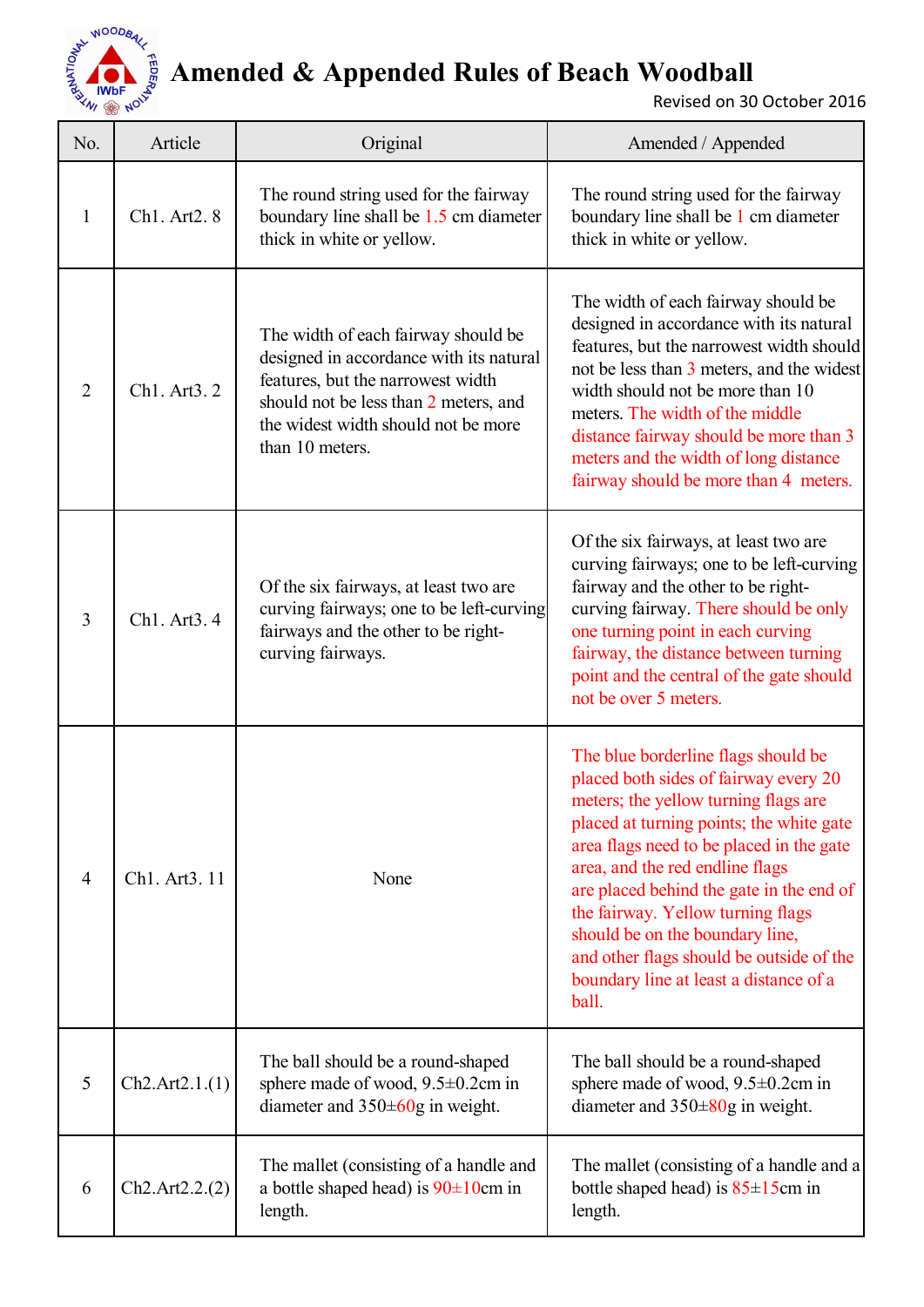

### **Amended & Appended Rules of Beach Woodball**

Revised on 30 October 2016

| No.            | Article                                       | Original                                                                                                                                                                                                                                                                                                                                                                                                                       | Amended / Appended                                                                                                                                                                                                                                                                                                                                                                                                                                                 |
|----------------|-----------------------------------------------|--------------------------------------------------------------------------------------------------------------------------------------------------------------------------------------------------------------------------------------------------------------------------------------------------------------------------------------------------------------------------------------------------------------------------------|--------------------------------------------------------------------------------------------------------------------------------------------------------------------------------------------------------------------------------------------------------------------------------------------------------------------------------------------------------------------------------------------------------------------------------------------------------------------|
| $\overline{7}$ | Ch2.Art2.3.(2)                                | The gate is formed by 2 bottles as its<br>base pillar fixed to the ground. The<br>width between the 2 bottles should be<br>15cm±0.5cm, measuring from the<br>inner sides of one bottle to another.                                                                                                                                                                                                                             | The gate is formed by 2 bottles as its<br>base pillar fixed to the ground. The<br>width between the 2 gate bottle should<br>be $15\pm0.5$ cm, measuring from the inner<br>sides of one gate bottle to another. A<br>gate cup hanging between 2 mallet<br>heads is $5\pm0.5$ cm away from the<br>ground.                                                                                                                                                            |
| 8              | Ch3.Art2.2                                    | All players are required to dress in<br>casual sports wear. However, players<br>in the same team competing for teams'<br>event are required to wear outfits in<br>similar fashion. During the game,<br>player is not permitted to wear high-<br>heel shoes or clothes unsuitable for<br>sport.                                                                                                                                 | Players in the same team competing for<br>teams' event are required to dress in<br>similar fashion sportswear. During the<br>game, all players are required to dress<br>with beach clothes along with beach<br>sandals, water sports shoes or with bare<br>foot.                                                                                                                                                                                                   |
| 9              | Ch5. Art3.2.(1)                               | The ball in play which passes through<br>the metal rod of the gate, behind the<br>cup and distance away from each other,<br>is regarded as completion of one<br>fairway competition. If the ball passing<br>through the metal rod of the gate were<br>in the back of the cup and still in<br>contact with the cup, the player has to<br>continue to play in the same direction<br>of passing through the metal of the<br>gate. | The ball in play which passes through<br>the metal rod of the gate, behind the cup<br>and distance away from each other, is<br>regarded as completion of one fairway<br>competition. If the ball fails to pass<br>through the gate and it is still in contact<br>with the cup, the player should<br>complete the gating process by adding<br>an additional stroke straight away, as<br>this serves to protect the stability of the<br>gate during the competition. |
| 10             | Ch <sub>5</sub> .Art <sub>3.2</sub> .<br>(13) | No matter whose ball it is, players<br>should not touch the balls on the<br>fairway with any part of their body or<br>equipment.                                                                                                                                                                                                                                                                                               | No matter whose ball it is, players<br>should not touch the balls and gates on<br>the fairway with any part of their body<br>or equipment.                                                                                                                                                                                                                                                                                                                         |